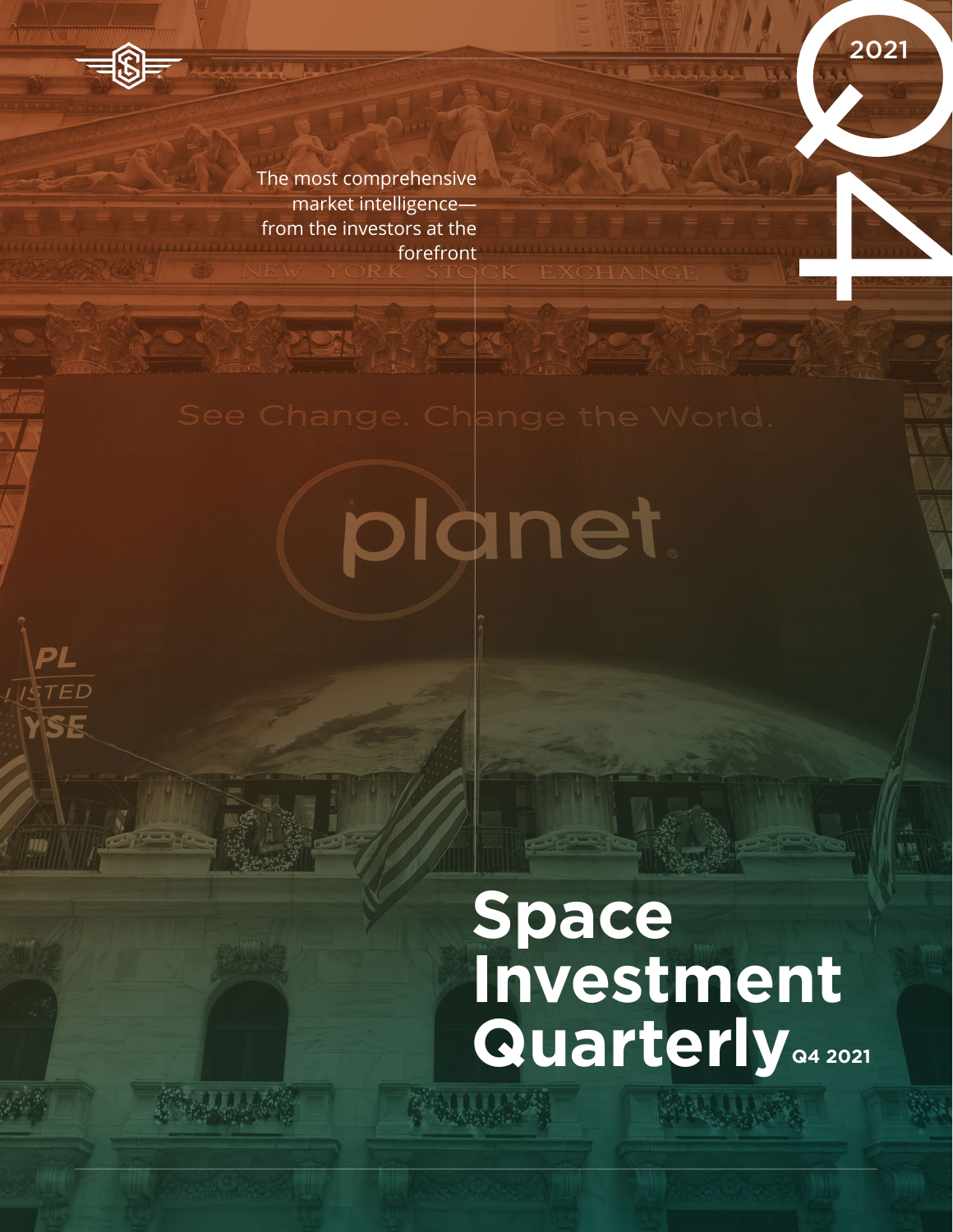Front cover image courtesy of **[Planet Labs](https://twitter.com/planet/status/1468697786824544260?s=20)**.

Space Capital portfolio company Planet Labs goes public via SPAC and lists on NYSE on December 8, 2021.

© Space Capital 2022

 $\overline{3}$ 

Last year, the space economy benefited from a significant increase in global venture funding. VCs invested \$17.1B into 328 space companies in 2021, setting a new record, and accounting for 3% of total global venture capital flows. This was driven in part by near-zero interest rates in the U.S., which prompted investors to allocate more to the asset class in pursuit of greater returns. However, it appears that a new era of monetary policy is coming, with the Fed poised to raise rates faster and more significantly than expected, which could slow the pace and scale of capital deployment. Indeed, the public markets have started the year with a selloff and, if it continues, venture firms may not find it as easy to raise record-setting funds as they did last year.

Within private markets, another \$14.7B was invested into 134 space companies in Q4, resulting in a quarter trillion dollars (\$252.9B) of equity investment into 1,694 unique companies in the space economy over the past 10 years. This was a record year for investment in the category, with \$46.3B invested across all space technology stacks. It was a particularly massive year for investment in space Now, with Starship expected to come online in 2022, we are entering into a new phase of Infrastructure development. Elon Musk [has said](https://twitter.com/elonmusk/status/1450858549983199239?s=20) that "full and rapid reusability is the holy grail of orbital rocketry". Starship is poised to be that grail; there has never been anything like it. With the ability to launch 1,100 cubic meters and 100 tons to orbit for just the cost of fuel, Starship will completely change how we operate in space. SpaceX already fundamentally changed the economics of space 10 years ago with the Falcon 9 and Starship will have a similar impact, further reducing the cost to orbit, enabling Emerging Industries, and making existing infrastructure obsolete. As investors in this category, we're looking for founders who see what's coming and are building for this new reality. <del>⊲</del>

2021 was a big year for SPACs and two of our portfolio companies went public this way: Rocket Lab (\$RKLB) and Planet Labs (\$PL). Planet was one of our firm's first investments back in early 2015, when the space economy was just getting going, so it was particularly meaningful for us to see them achieve this milestone. But not all SPACs are created equal and, unfortunately, much of the momentum we saw in 2021 came at the cost of deep diligence, which increases the risk for investors. Additionally, the capital markets have been awash in money for the entire pandemic and it has resulted in some frothy valuations for public stocks and growth rounds in high-performing privately held companies. It's important for investors to realize that investment in the space economy requires specialist expertise. We believe that this will become more apparent in 2022 as some of these overvalued companies come back down to Earth and the quality companies rise above.

## **Welcome to the Q4 2021 Edition of the Space Investment Quarterly.**

**Q4 Investment**

## **Unique Companies 1,694**

**Q4 Number of Companies Receiving Investment 134**

**Cumulative Equity Investment**

ਵ®⊨

# **\$252.9B**

## **\$14.7B**

Infrastructure with \$14.5B invested (more than 50% greater than the prior record set in 2020). While venture momentum set all-time records for space investments in 2021, much of this capital was chasing solutions based on a 10-year-old launch paradigm. As we look ahead, we see tremendous opportunities to scale mass adoption of the existing infrastructure as we look for radically new approaches to build and operate space-based assets.

Launch and Satellite industries have claimed the lion's share (95%) of investment in space Infrastructure to-date, but this was also a record year for investment in other industries within the layer. With \$0.9B invested during the year, investment in Emerging Industries was 2.8x higher than the previous record set in 2020. The biggest beneficiary was Biospheres (i.e. space stations – industry definitions [here](https://www.spacecapital.com/publications/us-government-support-of-entrepreneurial-space-age-nasa-jpl)), claiming \$0.3B of the total. Geographically, there are new countries leading investment in these emerging categories: while the U.S. continues to lead with 62% of total investment over the last 10 years, Japan takes the #2 spot with 30%, followed by Italy with 2%. However, much of this investment in Infrastructure is based on the current Falcon

9 paradigm.

#### **Q4 2021**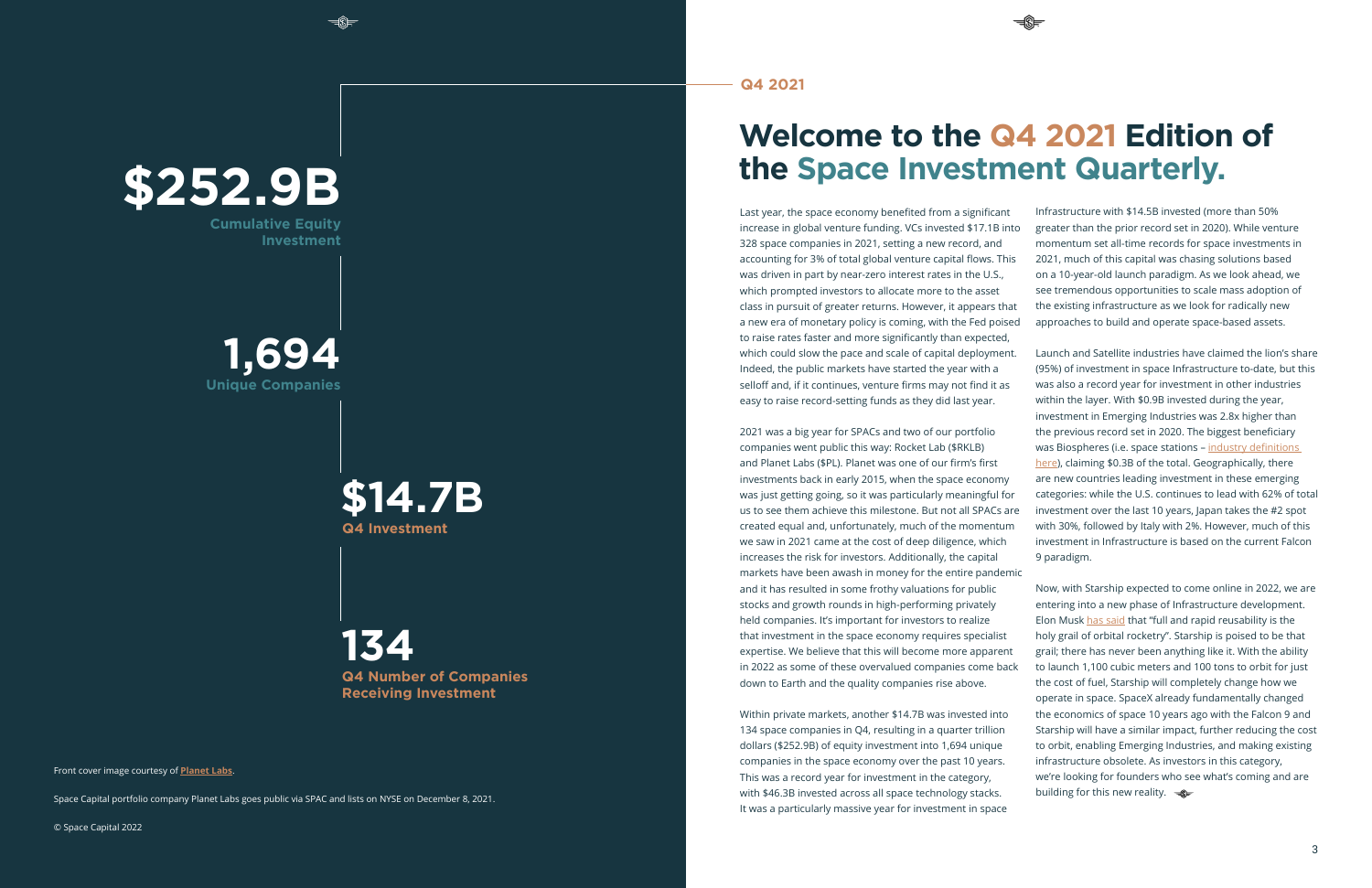## **Rise of the Space Startups**

Over the last 10 years, there has been \$252.9B of equity investment across 1,694 unique companies in the broader space economy, led by investment in the U.S. and China, which collectively account for 76% of the global total. Investors deployed another \$14.7B in Q4 with Infrastructure investments focused on Manufacturing and Components (\$1.9B) and Application investments focused on Location-based Services, with emphasis on Delivery. Five SPACs closed in Q4, opening up new growth curves through technical advancements or acquisition and providing exits to early investors. With \$4.3B invested in Infrastructure companies during the quarter, the year end total reached \$14.5B. This figure surpassed the previous annual record year of \$9.8B by nearly 50%, set just last year.

#### TOTAL INVESTMENT BY STACK ANNUAL INVESTMENT BY STACK

#### **CUMULATIVE EQUITY INVESTMENT FROM 2012 TO PRESENT**

Large, late-stage deals continued to drive flows with \$38.1B invested in Late Stage/Other rounds in 2021. Overall, investment in the top 10 rounds accounted for \$25.5B, or 56% of total space investment YTD. 303 early stage rounds accounted for 59% of all rounds closed YTD, representing \$2.2B of investment and creating a strong pipeline for future growth investments. Deal activity in Seed and Series A was likely bolstered by "the great resignation" and multiple successful late stage companies spinning out new founders.



#### \$30 B 400 \$50 B \$40 B <sup>600</sup> Number of Rounds 700 \$20 B \$10 B <sup>200</sup> 300 500 **\$197.0B Application \$8.3B Distribution \$47.6B Infrastructure Infrastructure Distribution Application** PRIOR 2012 2013 2014 2016 2017 2019 2020 2021 >> SpaceX launches crew mission, ushers in commercial spaceflight 1978 launched 1984 First Co GPS Receivers 2001 gpsOne supports launch of GPS on mobile devices 2005 Google Maps launched 2009 SpaceX first successful commercial launch 2008 iPhone 3G equipped with GPS Uber reaches 1M daily users and expands to over 250 cities SpaceX lands orbital booster, ushers in reusability Planet Labs images entire Earth daily 78% 3% 19%

## **Year to Date Equity Investments**

#### **BY TECH STACK • INVESTMENT AMOUNT AND DEALS BY QUARTER**

**EQUITY INVESTMENTS**

**Equity Investment in Space Companies**

**Number of Companies Receiving Investment**





2. Early-stage consists of Pre-Seed, Seed, and Series A rounds.



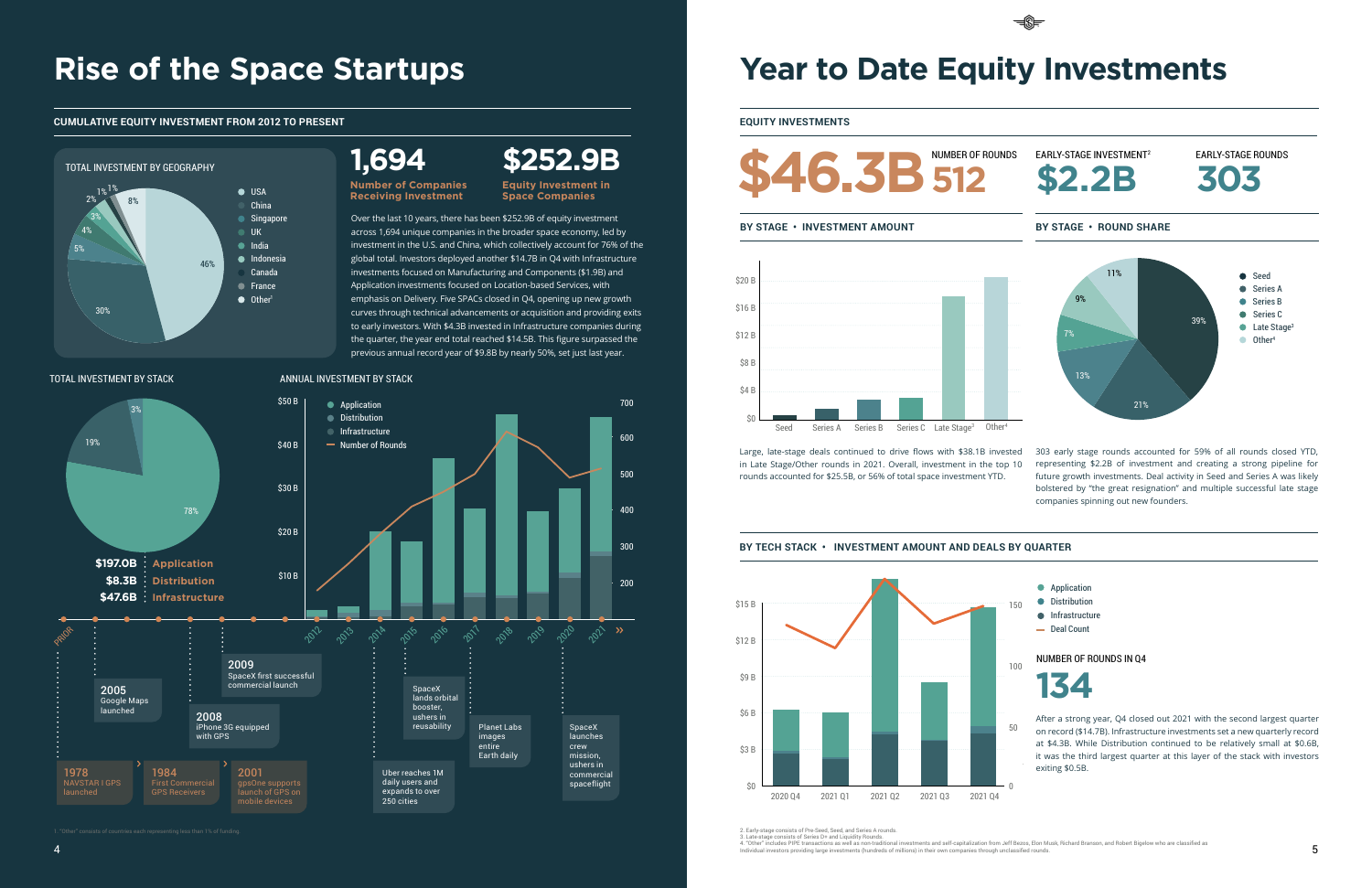An additional \$1.3B was invested in Launch during Q4, bringing the cumulative investment in the industry over the past decade to \$23.8B. Small Launch saw strong flows for three consecutive quarters, reaching \$2.7B invested in 2021. This annual figure represents 42% of the cumulative investment over the past decade. Another \$1.9B was invested in Satellites in Q4, bringing the ten year total to \$21.4B with 51% invested in the Communications sector.

## **Infrastructure**

#### **ANNUAL INVESTMENT SOURCE**

#### **BY SECTOR6 • CUMULATIVE INVESTMENT AMOUNT**

**CUMULATIVE INVESTMENT GEOGRAPHY**

**BY SECTOR • CUMULATIVE ROUND SHARE**



A record breaking \$4.3B was invested in Infrastructure during Q4 driven by mega-rounds in Sierra Space (\$1.4B Late stage), SpaceX (\$337M Series P) and Planet Labs (\$250M PIPE). Annual Infrastructure investments also set a new record at \$14.5B, having surpassed the previous high of \$9.8B set in 2020. Venture investors deployed \$5.4B, breaking the previous high of \$5.0B set last year. Corporate investors deployed \$3.9B, dwarfing the previous record of \$2.3B set in 2016.

67% of the total since 2012. The U.K. has risen to second with 15% of the total, driven almost entirely by investments in OneWeb. This aligns with the U.K.'s National Space Strategy identifying space as a driver of growth for the nation going forward. China has grown to 7% of the total with capital primarily flowing to small launch and manufacturing/component

companies.

## Launch <sub>Satellites</sub> cigates Logistics Industrials experience Research \$10 B \$25 B \$20 B \$15 B \$5 B \$0

Satellites have accounted for the most deal activity, accounting for 52% of total round share since 2012. Within Satellites, Manufacturing & Components and Earth Observation sectors account for a combined 77% of total round activity. Emerging industries including in-space Industrials, Logistics, Biospheres, and Interplanetary operations represent a combined 13% of rounds and 4% of investment dollars since 2012. Super heavy launch may unlock a cost effective on-orbit economy and fuels new investment.

In Q4, investments in Launch and Satellites continued to be concentrated in Late Stage rounds, reflecting the capital intensity of those industries. Since 2012, 71% of this investment has gone to Late Stage and Other rounds. Early stage companies over that same period received 11% of capital.

The top 10 deals represent \$3.3B, or 76%, of total Infrastructure investment for the quarter with \$2.9B invested in eight U.S. companies. The remaining two rounds are attributed to Japan-based company Astroscale's \$109.0M Series F, and \$165.0M invested in UK-based OneWeb.



Early-stage rounds have accounted for 75% of total equity rounds over the past decade. This pipeline has begun to shift away from Small Launch and towards Earth Observation and Communication Satellites, particularly focused on SAR, RF, hyperspectral, and IoT capabilities.







#### **TOP DEALS IN THE QUARTER EXITS BY SECTOR**

| <b>COMPANY</b>                | <b>ROUND</b>    | <b>AMOUNT</b> |
|-------------------------------|-----------------|---------------|
| Sierra Space                  | <b>Series E</b> | \$1.412 M     |
| SpaceX                        | Series P        | \$337 M       |
| <b>Planet Labs</b>            | <b>PIPF</b>     | \$250 M       |
| <b>ABL Space Systems</b>      | Series B        | \$200 M       |
| OneWeb                        | Corporate       | \$164 M       |
| Virgin Orbit                  | <b>PIPF</b>     | \$160 M       |
| Hawkeye 360                   | Series D        | \$150 M       |
| <b>Loft Orbital Solutions</b> | Series B        | \$140 M       |
| Astroscale                    | <b>Series F</b> | \$109 M       |
| Ursa Major Technologies       | Series C        | <b>S85 M</b>  |



Investors realized \$8.4B through 9 Infrastructure exits in Q4. The majority of Infrastructure exits over the past decade have come from acquisitions (59%).





Hardware and software to build, launch, and operate space-based assets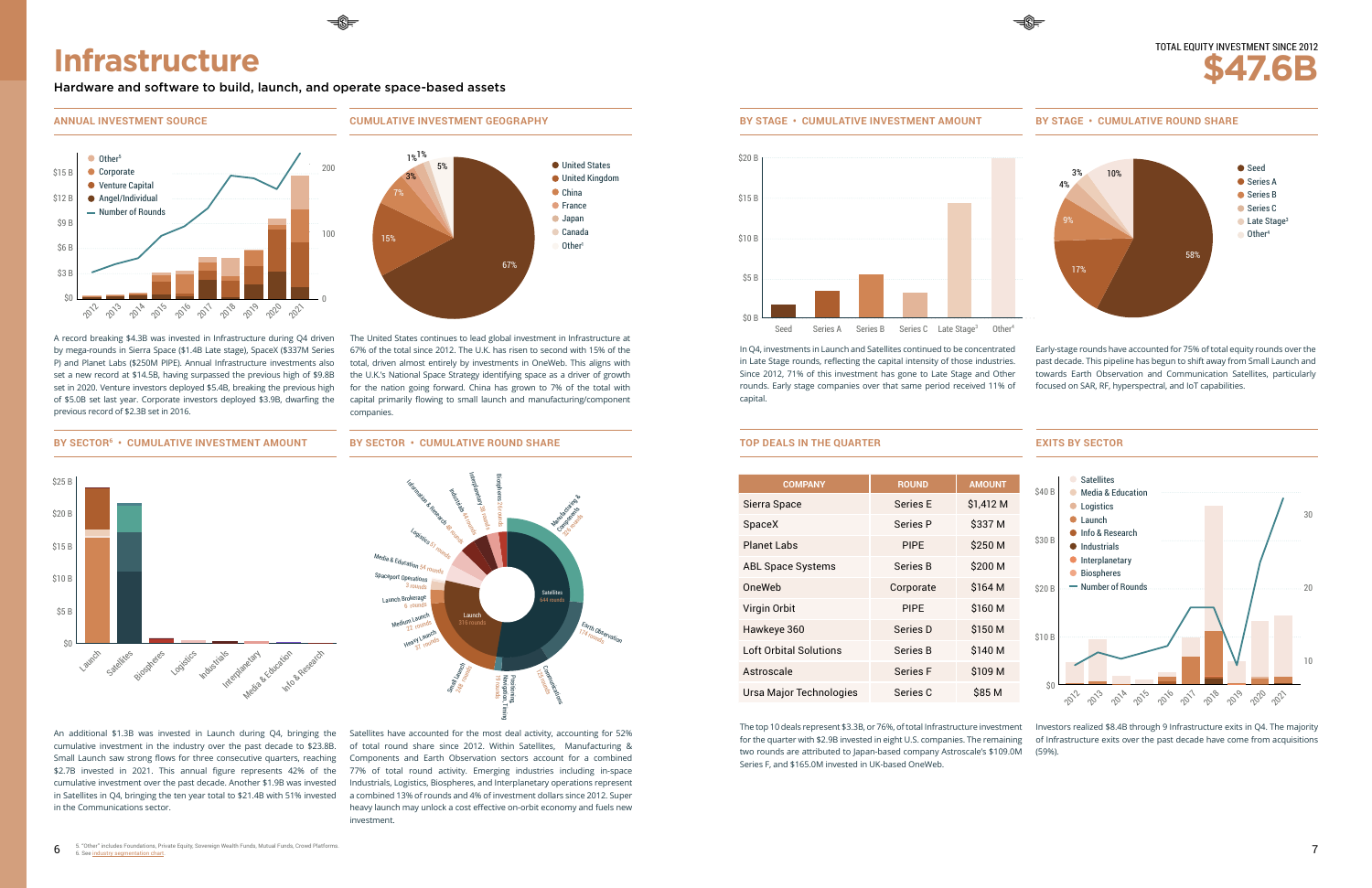#### **ANNUAL INVESTMENT SOURCE**

**BY SECTOR • CUMULATIVE INVESTMENT AMOUNT**

**CUMULATIVE INVESTMENT GEOGRAPHY**

#### **BY SECTOR • CUMULATIVE ROUND SHARE**



A total of \$0.6B was deployed across twelve rounds in Q4. There has now been \$8.3B invested in Distribution companies across 337 rounds over the last 10 years. Investment at this layer of the stack includes hardware and software to connect satellites and process data for terrestrial customers.

U.S. companies have attracted the majority of capital within Distribution since 2012, accounting for 53% of the total investment. Chinese companies previously accounted for 70% and it has now fallen to 27% due to a reclassification of China's largest online and on-demand delivery platform, Meituan (\$15.8B funding raised), from Distribution to Applications.

Since 2012, 49% of investment in Distribution has gone to companies that specialize in PNT, followed by Communications with 45%. As Starlink prepares to launch commercial services providing both the satellite hardware and terminals, competitors including OneWeb and SES have formed partnerships with terminal companies Intellian, Kymeta, and Isotropic Systems to unlock broad connectivity, multi-orbit communications, and drive down terminal costs.



Comms and PNT account for 88% of all investment rounds in Distribution over the past decade. Earth Observation represents a larger percentage of rounds vs capital (12% vs. 4%), indicating a nascent sector with more early-stage activity. This activity includes SkyWatch, a company that provides a digital infrastructure for the distribution of Earth Observation data and Rendered.ai, a company that provides data engineering tools for proveable AI. Both are Space Capital portfolio companies.



Since 2012, 65% of capital in Distribution has been invested in Late Stage and Other rounds. Early stage companies over that same period received just 13% of capital. Investments at this layer of the stack are becoming more software and big data oriented. Early-stage rounds account for 65% of the total rounds in Distribution since 2012. This may suggest a more nascent ecosystem and higher experimentation as Communications and Earth Observation slowly develop, similar to PNT.

The top three deals in Q4 accounted for 80% of the total investment in the quarter. KORE Wireless, an IoT services company, raised a \$225.0M PIPE as a part of its SPAC deal, while NextNav, provider of 3D geolocation services, raised a \$205.0M PIPE.

#### **BY STAGE • CUMULATIVE INVESTMENT AMOUNT**

#### **TOP DEALS IN THE QUARTER EXITS BY SECTOR**

#### **BY STAGE • CUMULATIVE ROUND SHARE**



| <b>COMPANY</b>              | <b>ROUND</b> | <b>AMOUNT</b> |
|-----------------------------|--------------|---------------|
| <b>KORE Wireless</b>        | <b>PIPE</b>  | \$225 M       |
| NextNav                     | <b>PIPF</b>  | \$205 M       |
| Anuvu                       | Corporate    | \$50 M        |
| <b>Xenesis</b>              | Series A     | \$20 M        |
| Hedron                      | Series A     | \$18 M        |
| Navenio                     | Series A     | \$13 M        |
| <b>Point One Navigation</b> | Series A     | \$10 M        |
| Fixposition                 | Series A     | \$10 M        |
| Infostellar                 | Series B     | <b>\$6 M</b>  |
| Warpspace                   | Series A     | \$4 M         |





#### TOTAL EQUITY INVESTMENT SINCE 2012



Investors realized \$0.5B through three Distribution transactions during Q4 including NextNav and Kore Wireless Group's SPACs, and Premise's acquisition of Native. Since 2012, 78% of Distribution exits have come in the form of leveraged buyouts with nearly all exits (99%) occurring in the Comms and PNT sectors. PNT was particularly attractive to acquirers in 2014 and 2015 for its exposure to Location Based Services. Over the past couple of years, Comms acquisitions have become more common as investors seek exposure to IoT.

## **Distribution**

Hardware and software to connect, process, and manage data from space-based assets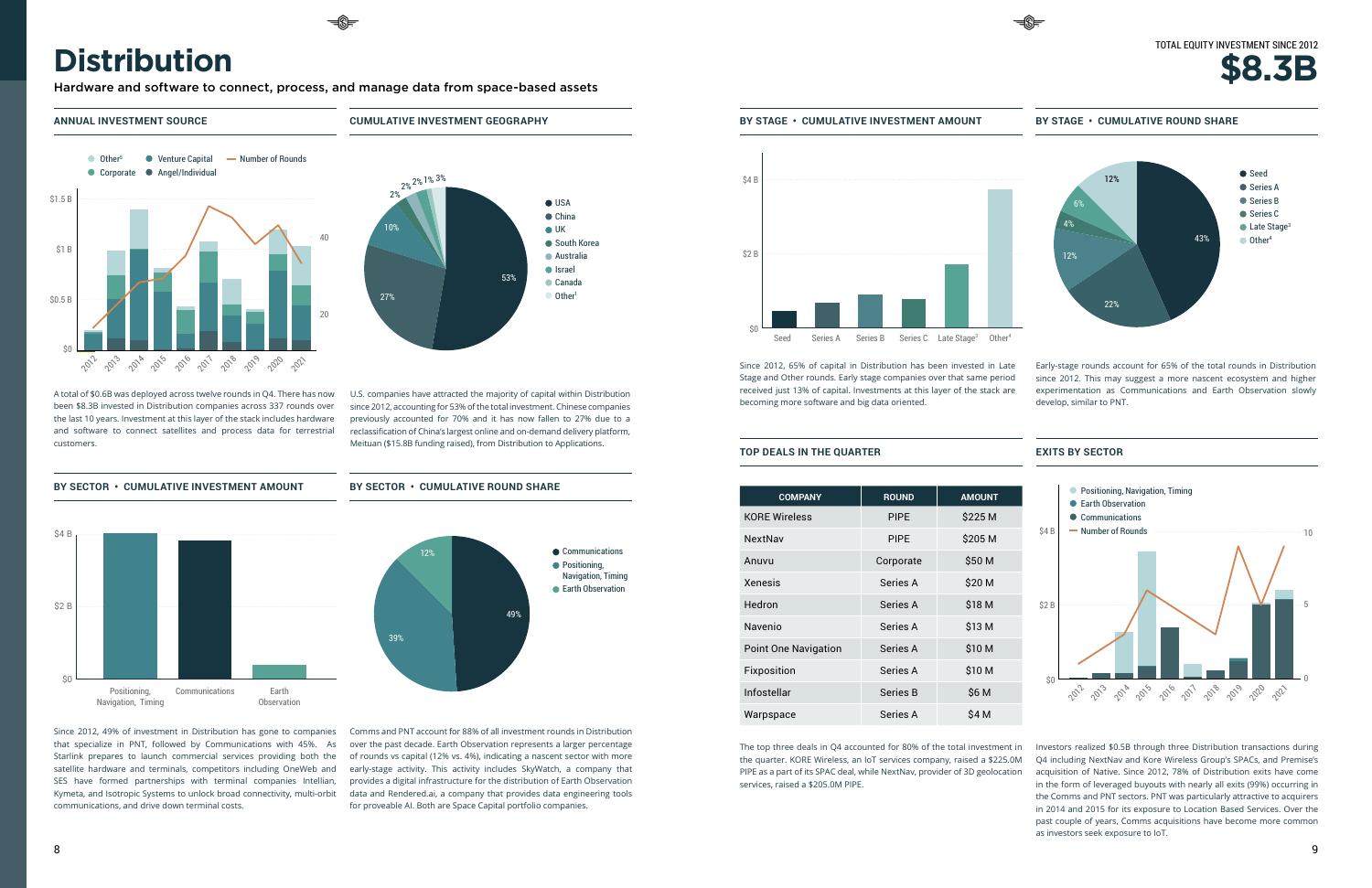#### **CUMULATIVE INVESTMENT GEOGRAPHY** ● United States ● China ● Singapore  $\bullet$  Indonesia  $\bullet$  India  $\bullet$  UK Canada Colombia Other<sup>1</sup> 40% 36% 7% 3%  $1\%$ <sup>1%</sub><sup>1%</sup> 8%</sup>

#### **ANNUAL INVESTMENT SOURCE**



#### **BY SECTOR • CUMULATIVE ROUND SHARE**

Another \$9.8B was invested into Applications across 59 rounds in Q4. There has now been \$197.0B invested into 1,041 Application companies over the past 10 years. This investment has brought Location-Based Services to the masses through ride-hailing, on-demand delivery, and micro-mobility. The majority of investment in the quarter (52%) came from "Other" investment sources that are largely composed of private equity, and investment banks, followed by venture capitalists (31%).

U.S. companies continue to attract the largest share of Applications investments, accounting for 40% of the total since 2012. China follows the U.S. with 36% of total, helping drive the country's e-commerce and location-based services boom.

Applications investments continue to be heavily concentrated in the PNT sector, accounting for 97% of Q4 investment. Companies at this layer of the stack have attracted significant investment globally in response to COVID-19, particularly in the on-demand delivery and ride-hailing segments, a trend that continued in Q4 as consumers demand faster deliveries and more precise location updates.

PNT also accounts for the vast majority (76%) of all Applications rounds since 2012. Earth Observation (EO) represents a much larger percentage of rounds vs capital (22% vs. 3%), indicating early-stage activity and the potential for significant innovation. Several examples include Regrow, a Space Capital portfolio company building the analytics engine for the agriculture value chain, and Pachama, a company providing remote verification and monitoring for carbon credits.

Investment in Applications continues to be concentrated in Late Stage and Other rounds (82%), as companies stay private longer and require larger amounts to reach global market share.





The top 10 Application deals in Q4 accounted for \$8.5B (86%) of investment for the quarter with the largest round, a \$4.0B PIPE into Grab, a company based out of Singapore offering a suite of services from delivery to mobility, and the second largest round going to GoPuff, a delivery service company that raised a \$1.5B Series I. Tomorrow.io is the only pending Applications SPAC, and its closing is expected to add an additional \$0.4B to the company's balance sheet by mid 2022, including \$75.0M of equity investment through a PIPE. Investors realized \$2.2B through eleven Applications transactions in Q4. The three largest exits consisted of an IPO and two SPAC, including Samsara, a company that develops cloud operations tools for IoT data, Grab, a company offering delivery, mobility, and financial services, and Bird Global, a micro-mobility company. There are multiple late-stage Applications companies that have raised mega-rounds recently and we anticipate large exits in the near future.

Early-stage rounds in Applications have represented 67% of the total since 2012, suggesting relatively greater success attracting follow-on funding than Infrastructure and Distribution. While PNT Applications dominate capital flows, Earth Observation Applications annual investments doubled in 2021, reaching \$560.0M.





#### **TOP DEALS IN THE QUARTER EXITS BY SECTOR**

#### **BY STAGE • CUMULATIVE ROUND SHARE**

| <b>COMPANY</b> | <b>ROUND</b>    | <b>AMOUNT</b> |  |
|----------------|-----------------|---------------|--|
| Grab           | <b>PIPE</b>     | \$4,040 M     |  |
| GoPuff         | Series I        | \$1,500 M     |  |
| Ola            | Series J        | \$639 M       |  |
| Nuro           | Series D        | \$600 M       |  |
| Lime           | <b>Series F</b> | \$523 M       |  |
| Niantic        | Series D        | \$300 M       |  |
| Hellobike      | Series I        | \$280 M       |  |
| Instacart      | Series J        | \$232 M       |  |
| Bird Global    | <b>PIPE</b>     | \$160 M       |  |
| Via            | Series G        | \$130 M       |  |



**\$197.0B**





## **Applications**

Specialized software that utilizes data from space-based assets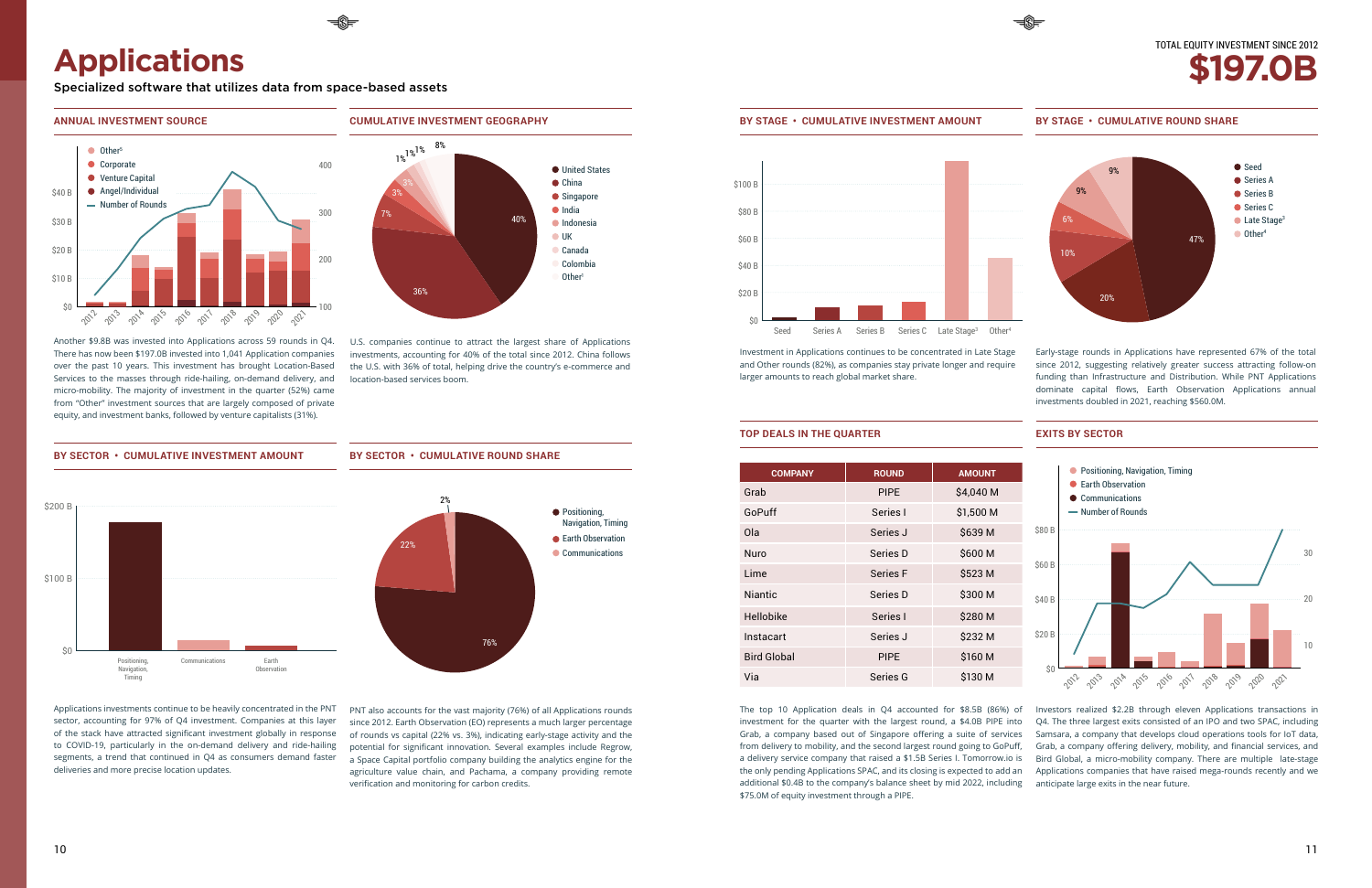## **Additional Resources**

The framework for this report is based on **[The GPS Playbook](https://www.spacecapital.com/publications/the-gps-playbook-report)**, a report co-authored by Space Capital and Silicon Valley Bank, which looks at how a space-based technology has generated trillions of dollars in economic value and some of the largest venture outcomes in history. Using GPS as an analogy, we believe that Space-based Communications and Geospatial Intelligence sectors have the potential to generate over \$1 trillion in equity value over the next decade.

With another \$14.7B invested into 134 space companies in Q4, there has now been over a quarter trillion dollars (\$252.9B) of equity investment into 1,694 unique companies in the space economy over the past 10 years. This was a record year for investment in the category, with \$46.3B invested across all space technology stacks and a particularly massive year for investment in space Infrastructure, with \$14.5B invested (more than 50% greater than the prior record set in 2020). Investors realized \$38.5B of value through 74 space company exits in 2021, driven primarily by acquisitions, SPACs, and IPOs in the Infrastructure and Applications stack. VCs invested \$17.1B into 328 space companies in 2021, setting a new record, and accounting for 3% of total global venture capital flows. With Starship expected to come online in 2022, we are entering into a new phase of Infrastructure development and as investors in this category, we're looking for founders who are building for this new reality.

**Planet Labs** [goes public via SPAC](https://twitter.com/planet/status/1468697786824544260)  [under the ticker \\$PL](https://twitter.com/planet/status/1468697786824544260) **(Planet Labs)**

© Space Capital 2022  $12$   $\circ$  Space Capital 2022  $\circ$   $13$ 

**SpaceX** [aces 100th rocket landing](https://www.space.com/spacex-dragon-crs-2-launch-100th-rocket-landing-success)  [after Dragon cargo ship launch to](https://www.space.com/spacex-dragon-crs-2-launch-100th-rocket-landing-success)  [space station](https://www.space.com/spacex-dragon-crs-2-launch-100th-rocket-landing-success) **(Space.com)**

**Arbol** [launches Arbol](https://arbolmarket.medium.com/arbol-launches-arbol-underwriters-enters-the-reinsurance-market-with-bermuda-mgu-d349bcf6c17f)  [Underwriters, entering the](https://arbolmarket.medium.com/arbol-launches-arbol-underwriters-enters-the-reinsurance-market-with-bermuda-mgu-d349bcf6c17f)  [Reinsurance Market with Bermuda](https://arbolmarket.medium.com/arbol-launches-arbol-underwriters-enters-the-reinsurance-market-with-bermuda-mgu-d349bcf6c17f)  [MGU](https://arbolmarket.medium.com/arbol-launches-arbol-underwriters-enters-the-reinsurance-market-with-bermuda-mgu-d349bcf6c17f) **(Arbol)**

**[Isotropic Systems](https://www.isotropicsystems.com/news-3/2021/11/2/isotropic-systems-redefines-global-satellite-services-with-first-ever-multi-orbit-field-tests)** completes [first-ever successful simultaneous](https://www.isotropicsystems.com/news-3/2021/11/2/isotropic-systems-redefines-global-satellite-services-with-first-ever-multi-orbit-field-tests)  [connection of multiple satellites](https://www.isotropicsystems.com/news-3/2021/11/2/isotropic-systems-redefines-global-satellite-services-with-first-ever-multi-orbit-field-tests)  [across separate orbits](https://www.isotropicsystems.com/news-3/2021/11/2/isotropic-systems-redefines-global-satellite-services-with-first-ever-multi-orbit-field-tests) 

**(Isotropic Systems)**

**Exits Catalogued 573**

#### News

|   | Investment<br><b>Databases</b> |   | Crowd<br><b>Platforms</b> |   | Confide<br><b>Sources</b> |
|---|--------------------------------|---|---------------------------|---|---------------------------|
| ٠ | Pitchbook                      | ٠ | AngelList                 | ٠ | Diligen                   |
| ٠ | Crunchbase                     | ٠ | SeedInvest                | ٠ | Compa                     |
| ٠ | <b>Mattermark</b>              |   |                           | ٠ | Co-Inve                   |
| ٠ | <b>CB Insights</b>             |   |                           | ٠ | Comm                      |
|   |                                |   |                           | ٠ | Govern                    |
|   |                                |   |                           |   |                           |
|   |                                |   |                           |   |                           |

- Bloomberg
- CNBC
- Fortune
- **SpaceNews**
- TechCrunch

**SkyWatch** Launches TerraStream [Certified Solutions Provider](https://www.skywatch.com/news/skywatch-launches-terrastream-certified-solutions-provider-program-to-offer-end-to-end-ecosystem-support-for-satellite-operators)  [Program for Satellite Operators](https://www.skywatch.com/news/skywatch-launches-terrastream-certified-solutions-provider-program-to-offer-end-to-end-ecosystem-support-for-satellite-operators)  **(SkyWatch)**

#### Public Announcements

- Press Releases
- SEC Filings
- Events

Space Capital began publishing the *Space Investment Quarterly* in 2017 with the aim of uncovering insights about investing in the space economy. The data shown in this report is gathered from a number of sources across many categories, and no single piece of data can be added to our databases until confirmed by multiple sources. Our reported data is subject to change over time as previously undisclosed deals are added to our database. Below is a select list of our data sources:

Space Capital is a seed-stage venture capital firm investing in the Space economy, specifically focused on unlocking the value in Space technology stacks such as GPS, Geospatial Intelligence, and Communications. We are actively investing out of our third fund with \$100 million under management. Our space economy focus enables us to be a true partner to our portfolio companies and unlock significant value far in excess of our investment capital.

## **About**

## **Assets**

All charts and tables from this report are available for **[download](https://www.dropbox.com/sh/tq4tsf2ia45x97r/AACLNtcoBVZiFnvqQtwacGLxa?dl=0)**. This work is licensed under the Creative Commons Attribution-NoDerivatives 4.0 International License, which means content cannot be altered from its original form and must include Space Capital attribution. **[Click here](https://creativecommons.org/licenses/by-nd/4.0/)** to view a copy of this license.



#### ntial

- ce Process
- Company Management
- estors
- ercial Partners
- ment Partners

## **Contact**

#### **[media@spacecapital.com](mailto:media%40spacecapital.com?subject=) Media Inquiries**

**[research@spacecapital.com](mailto:research%40spacecapital.com?subject=) Data and Investment Inquiries**



## **Select Portfolio Milestones**

## **Our Methodology**

## **Rounds Catalogued 6,234**

**Added to Prior Periods + \$7B**

**GHGSat** [accomplishes a world](https://www.ghgsat.com/en/newsroom/world-first-methane-emissions-from-opencast-coal-mines-measured-from-space/)  first: Methane Emissions from [Opencast Coal Mines Measured](https://www.ghgsat.com/en/newsroom/world-first-methane-emissions-from-opencast-coal-mines-measured-from-space/)  [from Space](https://www.ghgsat.com/en/newsroom/world-first-methane-emissions-from-opencast-coal-mines-measured-from-space/) **(GHGSat)**

**[Quantum Xchange](https://quantumxc.com/press-release/quantum-xchange-collaborates-with-thales-to-enable-quantum-safe-key-delivery-across-any-distance-over-any-network-media/)** Collaborates [with Thales to Enable Quantum-](https://quantumxc.com/press-release/quantum-xchange-collaborates-with-thales-to-enable-quantum-safe-key-delivery-across-any-distance-over-any-network-media/)[Safe Key Delivery Across Any](https://quantumxc.com/press-release/quantum-xchange-collaborates-with-thales-to-enable-quantum-safe-key-delivery-across-any-distance-over-any-network-media/)  [Distance, Over Any Network Media](https://quantumxc.com/press-release/quantum-xchange-collaborates-with-thales-to-enable-quantum-safe-key-delivery-across-any-distance-over-any-network-media/)  **(Quantum Xchange)**